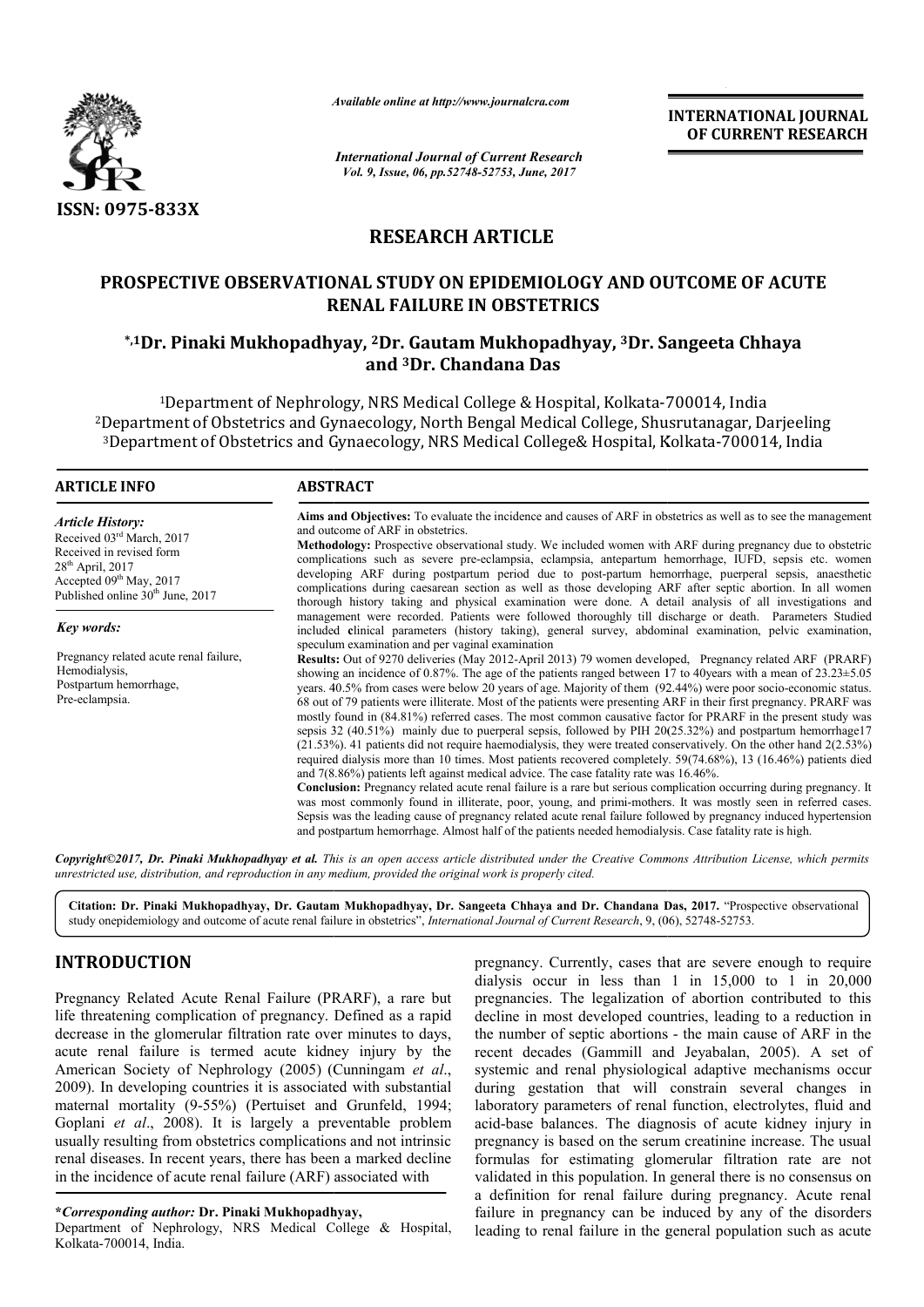tubular necrosis. There are however pregnancy complications, for example the most common problems are pre renal diseases. It may be associated with septic shock (endotoxaemia or septic abortion), pre-eclampsia, eclampsia, severe hemorrhage, dehydration related to hyperemesis gravidarum, amniotic fluid embolism. The Acute Dialysis Quality Initiative developed the RIFLE diagnostic scheme for renal insufficiency. This scheme was designed for non-pregnant patient and has been shown to have prognostic utility in this population (Abosaif *et al*., 2005). This initial management of renal failure in pregnancy commences with the treatment of underlying causes. Following measures, judicious fluid management is the foundation of successful treatment. Prompt initiation of dialysis seems to be safe and beneficial when indicated. Further evaluation of the prognostic factors in acute renal failure is needed. This study was planned to evaluate the incidence, etiologies, management and outcome of acute renal failure in pregnancy.

### **Aims and objectives**

To evaluate the incidence and causes ARF in obstetrics as well as to see the management and outcome of ARF in obstetrics.

### **Specific objectives of this study**

- 1. To find out the total annual deliveries in this hospital.
- 2. To record the number of pregnant women having ARF.
- 3. To note down the incidence of ARF.
- 4. To find the causes of ARF during pregnancy or during puerperium.
- 5. To know the management of ARF.
- 6. To note the outcome of these patients.

## **MATERIALS AND METHODS**

**Study area:** The study was carried out in the Department of Obstetrics and Gynecology in NRS Medical College and Hospital, Kolkata which is a tertiary care centre.

**Study population:** Pregnant and postpartum women attending OPD and emergency as booked or un-booked cases from different districts of West Bengal and adjacent states and admitted in the hospital.

**Study period:** May 2012- April 2013

**Study size:** During the study total annual deliveries from March 2012 to April 2013 in NRS Medical College and Hospital, Kolkata was 9270 and there were 79 cases of ARF in Obstetrics. Acute renal failure in Obstetrics is a clinical syndrome characterized by sudden decrease in urine output to<400 ml/24hrs, rising blood urea and creatinine level as a result of sudden marked decrease in glomerular filtration rate (GFR) due to some obstetric complications (Knapp and Hellman, 1957). Hence, diagnostic criteria of ARF includes: Sudden oliguria (24 hours urine output <400 ml) or anuria and Serum creatinine level >1.5 mg/dl.

**Study design:** Prospective observational study. The study was conducted after approval of Institutional Ethics Committee. After fulfilling selection criteria, women were selected and included in the study group. In all women thorough history taking and physical examination were done. A detail analysis of all investigations and management were recorded. Patients were followed thoroughly till discharge or death. Parameters

Studied included **c**linical parameters (history taking), general survey, abdominal examination, pelvic examination, speculum examination and per vaginal examination Management : Prompt and vigorous replacement of blood in cases of massive hemorrhage, use of proper antibiotics in sepsis, use of diuretics to treat oliguria after fluid replacement, specific management of pre-eclampsia and eclampsia and hemodialysis.

## **Final outcome of the disease**

**Inclusion Criteria:** Women with ARF during pregnancy due to obstetric complications such as severe pre-eclampsia, eclampsia, antepartum hemorrhage, IUFD, sepsis etc. Women developing ARF during postpartum period due to post-partum hemorrhage, puerperal sepsis, anaesthetic complications during caesarean section as well as those developing ARF after septic abortion.

**Exclusion Criteria:** Pre-existing chronic renal diseases, those with chronic renal failure prior to pregnancy (serum creatinine level  $>1.5$  mg/dl.

**Results and Analysis:** During one year study, a total of 79 women having acute renal failure related to pregnancy were admitted in the Obstetrics and Gynecology Department of NilratanSircar Medical College and Hospital. All the cases were studied, descriptive statistics were used and percentage was calculated for quantitative variables. Mean ±SD were calculated for age.

## **RESULTS**

The present prospective study was aimed at evaluating the incidence, cause and outcome of acute renal failure in obstetrics. Out of 9270 deliveries (May 2012-April 2013) 79 women developed PRARF showing an incidence of 0.87%. The age of the patients ranged between 17 to 40years with a mean of 23.23±5.05 years. 40.506% cases were below 20 years of age. Majority of them 92.44% were of poor socio-economic status. 68 out of 79 patients were illiterate. Most of the patients were presenting ARF in their first pregnancy. PRARF was mostly found in (84.81%) referred cases. The most common causative factor for PRARF in the present study was sepsis 32 (40.51%) mainly due to puerperal sepsis, followed by PIH 20(25.32%) and postpartum hemorrhage 17 (21.53%). 41 patients did not require haemodialysis, they were treated conservatively. On the other hand 2(2.53%) required dialysis more than 10 times. Most patients recovered completely .59(74.68%) patients were discharged, 13 (16.46%) patients died and 7(8.86%) patients left against medical advice. The case fatality rate was 16.46%.

**Table 1. Age distribution of ARF cases**

| Age(years) | No. of cases $(n=79)$ | Cases in percentage $(\% )$ |
|------------|-----------------------|-----------------------------|
| $15-20$    | 32                    | 40.506                      |
| 21-25      | 22                    | 27.848                      |
| 26-30      | 17                    | 21.519                      |
| $31 - 35$  |                       | 08.861                      |
| 36-40      |                       | 01.266                      |

The age of the patients ranged between 15 to 40 years with the average mean of 23.23 years and SD of ±5.03years. Most of the patients that is 32 (40.506%) out of 79 patients were in the age group of 15 to 20years.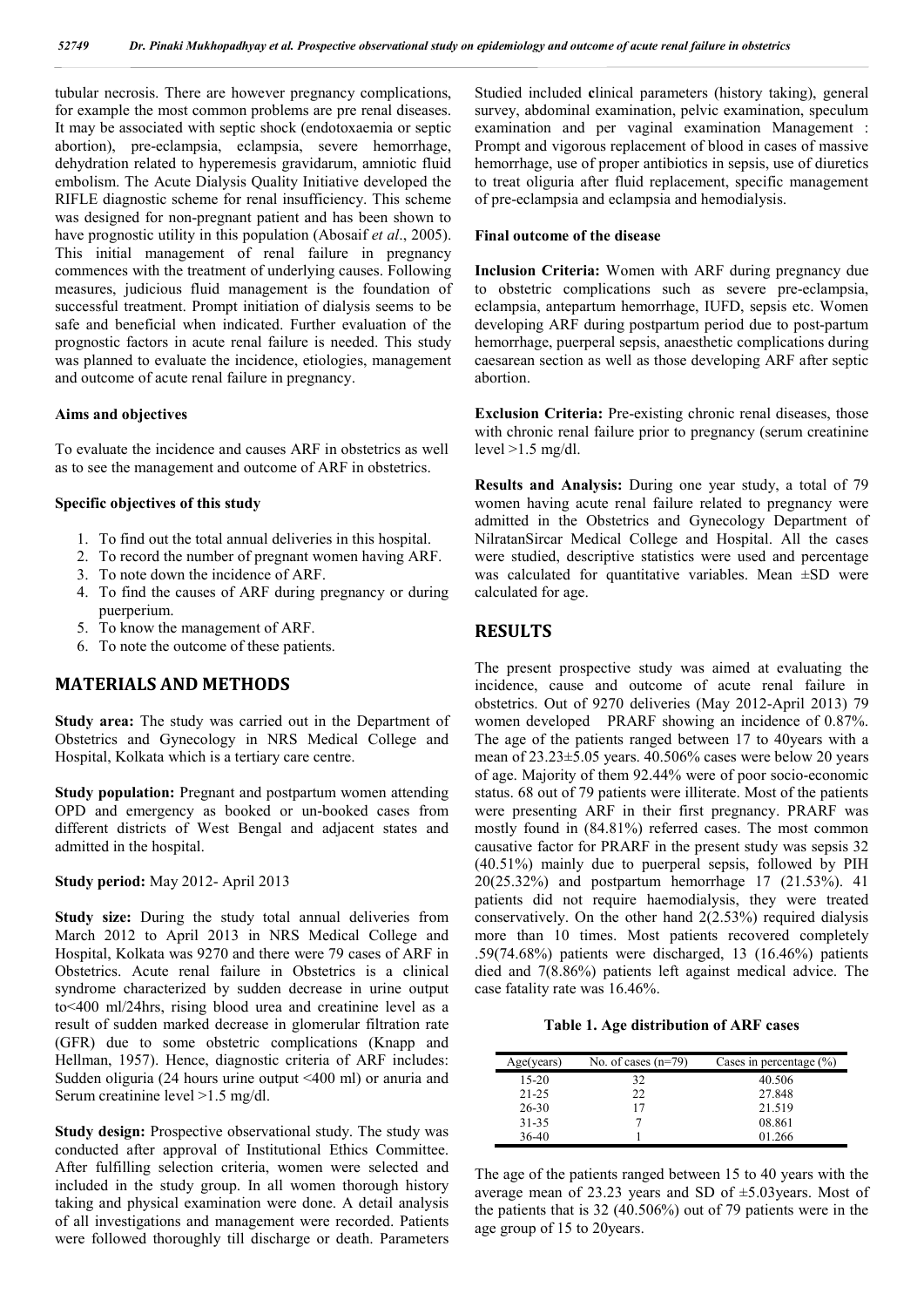## **Table 2. Distribution of cases according to socioeconomic status**

| Socio-economic status | No. of cases $(n=79)$ | Percentage $(\% )$ |
|-----------------------|-----------------------|--------------------|
| Middle class          |                       | 7.56.              |
| Poor                  |                       | 92.44              |

Majority of the patients belonged to the low socio-economic status. 73 (92.44%) out of 79 patients come from poor families.

**Table 3. Distribution of cases according to literacy**

| Literacy          | No. of cases $(n=79)$ | Percentage $(\% )$ |
|-------------------|-----------------------|--------------------|
| <b>Illiterate</b> | 68                    | 86.1               |
| Literate          |                       | 13 Q               |

86.1% of women were illiterate showing that PRARF is more prevalent in uneducated women.

**Table 4. Co-relation of ARF according to Gravida (Antepartum) /parity(postpartum)**

| Gravida/Parity | Primi | Multi | Total |
|----------------|-------|-------|-------|
| Gravida        |       | 10    |       |
| Parity         | 37    | 24    | 61    |
| Total          | 45    | 34    | 70.   |

Pregnancy related ARF is more common in primipara patients. It is mostly seen postpartum period.

**Table 5. Percentage of cases referred or not referred**

| Referred/Not referred | No. of cases | Percentage |
|-----------------------|--------------|------------|
| Referred              | 67           | 84.81      |
| Not referred          |              | 15.19      |
| Total                 | 79           | 100        |

ARF is found mostly in referred cases (84.81%).As because NRSMCH is a tertiary referral centre so patients with PRARF are referred to our centre. It was observed in the study that ARF is mostly seen in patients having LSCS.

**Table 6. Period when ARF developed**

| Period when ARF developed | No. of cases $(n=79)$ | Percentage $(\% )$ |
|---------------------------|-----------------------|--------------------|
| Antepartum                | 17                    | 21.518             |
| Postpartum                | 56                    | 70.89              |
| Post-Abortal              |                       | 6.327              |
| Post Ectopic pregnancy    |                       | 1.265              |
| Total                     | 79                    | 100                |

From this table it was evident that acute renal failure was common (70.89%) in the postpartum period.

| Causes            | No. of cases $(n=79)$ | Percentage $(\% )$ |
|-------------------|-----------------------|--------------------|
| Sepsis            | 32                    | 40.51              |
| <b>PPH</b>        | 17                    | 21.53              |
| APH               | 2                     | 2.53               |
| Eclampsia         | 10                    | 12.66              |
| Pre-eclampsia     | 10                    | 12.66              |
| <b>IUFD</b>       | 3                     | 3.80               |
| DIC               | 2                     | 2.53               |
| HUS               |                       | 1.26               |
| Acute fatty liver |                       | 1.26               |
| Ectopic pregnancy |                       | 1.26               |
| Total             | 79                    | 100                |

The above table depicted that sepsis (40.51%) was also the leading cause of PRAF

### **Table 8. Distribution of cases according to creatinine level at the time of admission and or at the time of diagnosis**

| Creatinine level (mg/dl) | No. of cases $(n=79)$ | Percentage $(\% )$ |
|--------------------------|-----------------------|--------------------|
| $1.5 - 3.9$              |                       | 51.90              |
| >4                       | 38                    | 48.10              |
| Total                    | 79                    | 100                |

The creatinine values the time of admission or at the time of diagnosis ranged from 1.5 to 18.2 mg/dl with an average value of 4.53±3.237mg/dl. Majority 41(51.90%) of the patients have values less than 4mg/dl. Some patients were referred as a case of ARF. Some patients referred due to other reasons developed ARF later on.

#### **Table 9. No. of Hemodialysis required**

| No. of haemodialysis | No. of cases $(n=79)$ | Percentage $(\% )$ |
|----------------------|-----------------------|--------------------|
|                      |                       | 51.90              |
| $1 - 5$              | 30                    | 37.97              |
| $6-10$               |                       | 7.60               |
| >10                  |                       | 2.53               |

Hemodialysis was given to patients having creatinine level 4mg/dl or more.

#### **Table 10. Requirement of hemodialysis according to causes**

| Causes            | No. of cases required HD $(n=38)$ | Percentage |
|-------------------|-----------------------------------|------------|
| Sepsis            | 17                                | 44.737     |
| <b>PPH</b>        | 8                                 | 21.053     |
| <b>APH</b>        | 2                                 | 5.263      |
| Eclampsia         | 4                                 | 10.526     |
| Pre-eclampsia     |                                   | 5.263      |
| <b>IUFD</b>       |                                   | 2.632      |
| DIC               |                                   | 2.632      |
| <b>HUS</b>        |                                   | 2.632      |
| Acute fatty liver |                                   | 2.632      |
| Ectopic pregnancy |                                   | 2.632      |

Most of the septic patients (17 of 32) required hemodialysis.

**Table 11. Number of haemodialysis required in different cases**

| Causes            | No. of HD |          |     | Total |
|-------------------|-----------|----------|-----|-------|
|                   | 1-5       | $6 - 10$ | >10 |       |
| Sepsis            | 14        |          |     | 17    |
| <b>PPH</b>        |           |          |     | Ω     |
| <b>APH</b>        |           |          |     |       |
| Eclampsia         |           |          |     |       |
| Pre-eclampsia     |           |          |     |       |
| <b>IUFD</b>       |           |          |     |       |
| DIC               |           |          |     |       |
| <b>HUS</b>        |           |          |     |       |
| Acute fatty liver |           |          |     |       |
| Ectopic pregnancy |           |          |     |       |

Thirteen of septic patients underwent hemodialysis 1 to 5 times while having creatinine level of 18.2mg/dl at the time of admission had undergone 21hemodialysis; she was later discharged in recovery stage.

#### **Table 12. Outcome of the cases**

| Outcome   | No. of cases $(n=79)$ | Percentage $(\% )$ |
|-----------|-----------------------|--------------------|
| Discharge | 59                    | 74.68              |
| LAMA      |                       | 8.86               |
| Death     | 13                    | 1646               |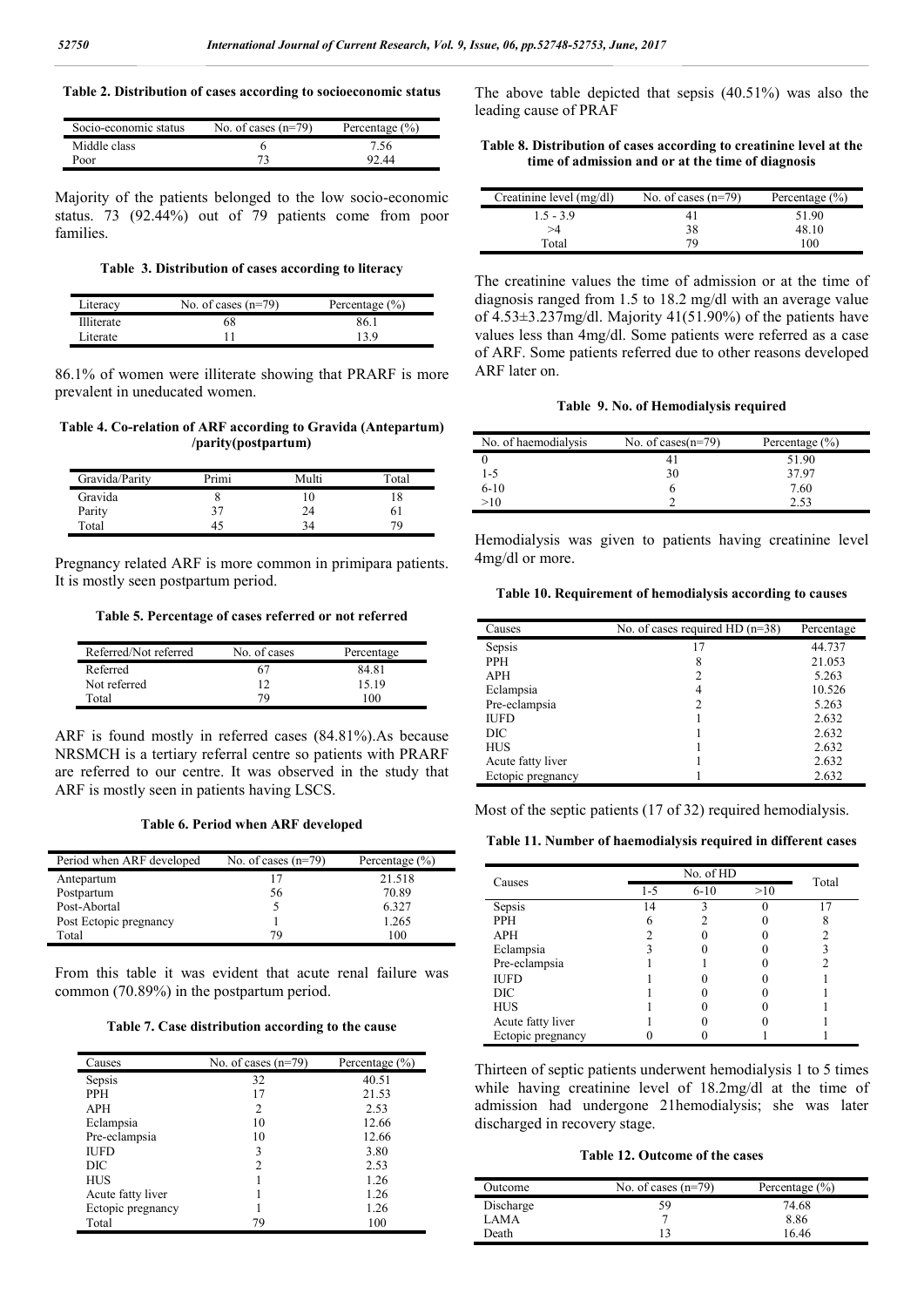The case fatality rate due to ARF was 16.46%.

**Table 13. Patient outcome according to causes**

| Causes            | Discharge | <b>LAMA</b> | Death | Total          |
|-------------------|-----------|-------------|-------|----------------|
| Sepsis            | 23        |             |       | 32             |
| <b>PPH</b>        | 13        |             |       | 17             |
| <b>APH</b>        |           |             |       | $\overline{c}$ |
| Eclampsia         |           |             |       | 10             |
| Pre-eclampsia     |           |             |       | 10             |
| <b>IUFD</b>       |           |             |       |                |
| DIC               |           |             |       | 2              |
| <b>HUS</b>        |           |             |       |                |
| Acute fatty liver |           |             |       |                |
| Ectopic pregnancy |           |             |       |                |

Maternal death was more in patients having sepsis (5 of 32).

**Table 14. Distribution of cases according to creatinine level at the time of discharge / lama / death**

| Creatinine level | At the time of discharge. | ΙΔΜΑ | Death |
|------------------|---------------------------|------|-------|
|                  |                           |      |       |
| $1.5 - 3.9$      |                           |      |       |
|                  |                           |      |       |

Patients were discharged when creatinine level came down to less than 4 mg/dl.

## **DISCUSSION**

Pregnancy related acute renal failure (PRARF) is still a critical complication in obstetrics. In the present study 79 cases out of 9270 deliveries were diagnosed as acute renal failure related to gestational problems showing an incidence of 0.87%. Since the 1960s, the overall incidence of PR-ARF has decreased from 1/3000 to 1/15,000 –1/20,000 births (Gammill and Jeyabalan, 2005). According to Silva *et al* and Prakash *et al* incidence were  $0.08\%$  and  $1.78\%$ , respectively<sup>(42,36)</sup>. In our study most of the patients (92.44%) were coming from poor families. The age of the patients ranged from 17 to 40 years with a mean of  $23.23 \pm 5.03$  years. It was seen that more than 70% patients were less than 30 years of age 32 (40.50%) patients were below 20 years of age. In the study conducted by Sivakumar *et al* the mean age was 25.6 yrswith range of 15 -45 yrs (Sivakumar *et al*., 2011). Patel *et al* reported the age range between 20 to 41 years with a median of 28 years (Patel *et al*., 2013), while N. Arora *et al* found more than 90% of their participants to be younger than 30 years of age (mean 25±4.5 years) (Arora *et al*., 2010). A total of 45 (56.96%) patients had developed acute renal failure in their first pregnancy either in the antepartum or postpartum period. This was in contrast to the study of Rizwan *et al*, where most of the (62.85%) patients were multipara (NaushabaRizwan and Syed FarhanUddin, 2011). Patel *et al* however found that 28 (46.7%) women were multipara and 32 (53.4%) women were primigravida in their study (Patel *et al*., 2013). As the study was conducted in a tertiary care centre majority of the cases (84.81%) were referred cases from the peripheral centres. According to the 2005-2006 National Family Health Survey, only 50% of the pregnant women in India had at least three prenatal check-ups. Incomplete coverage of prenatal care could be an important underlying factor in these complications which is being missed in their initial stages (International Institute for Population Sciences (IIPS) and ORC Marco, 2007). In our study most of the cases had institutional deliveries. PRARF was found more common after cesarean section (51.89%). Sivakumar *et al* found 33.89%

of cesarean deliveries suffering from PRARF in their 10 years study in southern India (Sivakumar *et al*., 2011). In the present study sepsis caused 40.51% of PRARF. Only 5 (6.33%) women had developed sepsis in the post abortal period while most of the women developed sepsis during puerperium. Similar findings were seen in the study by Sivakumar *et al*, where puerperal sepsis was the most important cause (47.41%) (Sivakumar *et al*., 2011). However M.S. Najar *et al* found that septic abortion was the leading cause in their study (50%) (Najar *et al*., 2008). PIH accounted 20 (25.32%) cases of PRARF in present study. Worldwide PIH remains a major cause of PRARF (Lindheimer *et al*., 1993). Study done by Peng DZ showed pregnancy induced hypertension as the main cause of ARF in the late stage of pregnancy (Peng, 1993). In southern India, the most common cause of PRARF has changed from hemorrhage to hypertensive disorders over the past 20 years (Sivakumar *et al*., 2011). While in eastern India PIH is still the third important cause as depicted in the study done earlier by Arora *et al*. (2010). The present study showed that uterine hemorrhage was the third most common cause of PRARF (PPH 21.52% and APH 3.80%). Turney *et al* reported uterine hemorrhage in 48 out of 142 patients (33.80%) with acute renal failure (Turney *et al*., 1989). It was observed that 40 (51.9%) patients in the present study did not require haemodialysis. Haemodialysis support was needed in 38  $(48.15\%)$  cases. Of these, 15  $(18\%)$  cases had sepsis, 8(10.13%) had PPH and the rest 12 (15.19%) cases had other etiologies. In our study 59 (74.68%) patients were discharged after proper treatment and7 (8.86%) patients left against medical advice. There was 13 (16.46%) maternal deaths .Hachim *et al*, Ventura *et al* and Randree *et al* reported maternal deaths in 9.1%, 2% and 5% of PRARF cases respectively (Hachim *et al*., 2001; Ventura *et al*., 1997; Randeree *et al*., 1995). But maternal deaths were high in the studies of Ansari *et al* (24%) and Arora *et al* (28.1%) (Ansari *et al*., 2008; Arora *et al*., 2010).

### **Conclusion**

Pregnancy related acute renal failure is a rare but serious complication occurring during pregnancy. It was most commonly found in illerate, poor, young, and primi mothers. It was mostly seen in referred cases. Sepsis was the leading cause of pregnancy related acute renal failure followed by pregnancy induced hypertension and postpartum hemorrhage. Almost half of the patients needed haemodialysis. Case fatality rate is high.

### **REFERENCES**

- Abosaif N, Tolba Y, Heap M, Russell J, Nahas AE. 2005. The outcomeof acute renal failure in the intensive care unit according to RIFLE: model application, sensitivity, and predictability. *Am J Kidney Dis*., 46:1038–48.
- Ali A, Zaffar S, Mehmood A, Nisar A. 2004. Obstetrical acute renal failure from Frontier Province: a 3 years prospective study. *J Postgrad Med Inst*., 18:109-17.
- Ali A, Zaffar S, Mehmood A, Nisar A. 2004. Obst Acute renal failure from Frontier Province : a three yrs prospective study. *JPMI*, Vol (18) 109-116.
- Ansari MR, Laghari MS, Solangi BK. 2008. Acute renal failure in pregnancy: one year observational study at Liaquat. *J Pakistan Med Assoc*., 58(2):61–4.
- Arora *et al*. N. 2010. *International Journal of Gynecology and Obstetrics*, 111; 213–216.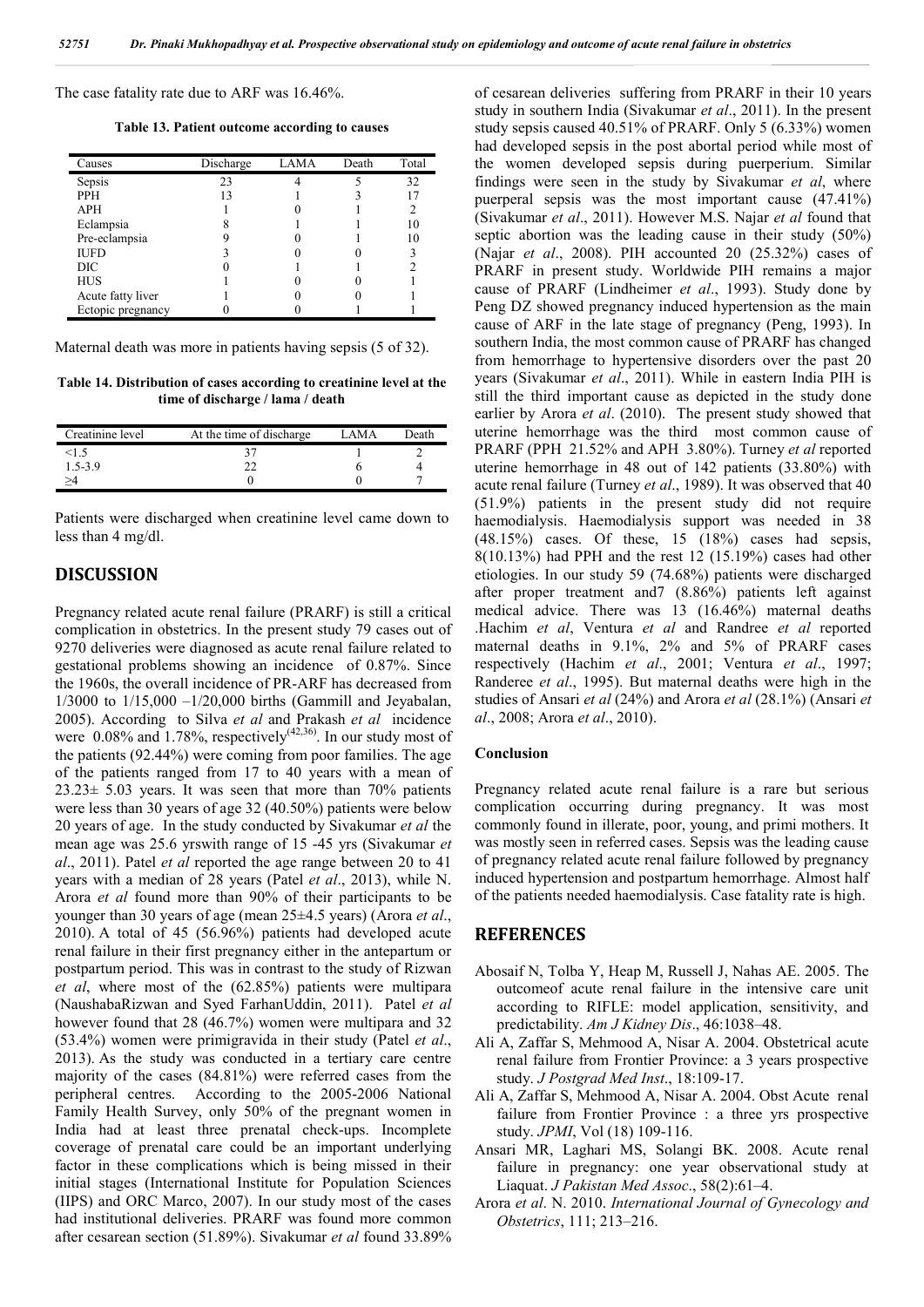- Barry AP, Carmody M, Woodcock JA, *et al*. 1964. Renal failure unit :obstetrical and gynaecological admissions. *Br J ObstetGynaecol*., 71:899-907.
- Castro MA, Fassett MJ, Reynolds TB, Shaw KJ. and Goodwin, TM. 1999. Reversible peripartum liver failure: a new perspectiveon the diagnosis, treatment, and cause of acute fatty liverof pregnancy, based on 28 consecutive cases*. Am J ObstetGynecol*., 181(2):389-395.
- Chugh KS, Singhal PC, Sherme BK *et al*. 1974. Acute renalfailure of obstetric origin. *ObstetGynecol D, Bourneries* f., 1188:331-336
- Chugh, KS. 1987. Etiopathogenesis of acute renal failure in the topics. *Ann NatlAcad Med Sci (India)*, 23:88-99.
- Conrad KP. and Lindheimer M. 2009. Renal and cardiovascular alterations. In: Lindheimer M, Roberts J, Cunningham F, eds. Chesley's hypertensive discords in pregnancy . 3rded. Armsterdam: Elsevier. 297-334.
- Cunningam, Leveno, Bloom, Hauth, Rouse, Spong, Williams Obstetrics; Vol 23, 1045, 2009.
- Dragun K. and Haase M. 2010.Acute kidney failure during pregnancyand postpartum. In: Jörres A, Ronco C, Kellum J, eds.Management of acute kidney roblems. Springer; Berlin. 445-458.
- Drakeley AJ, LeRoux PA, Anthony J. 2002. Acute renal failure complicating severe preeclampsia requiring admission to an obstetric intensive care unit*. Am J Obstetric Gyneco*l., 186:253-6.
- Gammill H.S. and A. Jeyabalan, 2005. "Acute Renal Failure IN Pregnancy", *Critical Care Medicine*, Vol.33, N.10, pp. s372-s384.
- Ghori A, Madhudar C, Khurshid F, Siakndari J, Devrajani T, Shah SZA. 2013. Obstetrical Acute Renal Failure; Analysis andoutcome of patients in tertiary care hospital. *Professional Med J*., 20(3): 429-432.
- Goplani, K.R., P.R. Shah, D.N.Gera, M.Gumber, M.Dabhi, A.Feroz *et al*. 2008. "Pregnancy-Related Acute Renal Falure/; ASingle Center Experience." *Indian Journal of Nephrology,* Vol.18.No.1, PP 17-21.
- Gul A, Aslan H, Cebeci A, Polat I, Ulusoy S, Ceylan Y. 2004. Maternaland fetal outcomes in HELLP syndrome complicated withacute renal failure. *Ren Fail*., 26(5):557- 562.
- Hachim K, Badahi K, Benghanem M, *et al*. 2001. Obstetrical acuterenal failure: experience of the Nephrology Department, CentralUniversity Hospital ibnRochd, Casablanca. *Nephrologie*, 22(1):29-31.
- International Institute for Population Sciences (IIPS) and ORC Marco. National Family Health Survey (NFHS-3), India, 2005–2006. Mumbai, India: IIPS; 2007.
- IrfanaHassan, A.M. Junijo, M.L. Dawani, 2009. Jr of the College of physicians and surgeons, Pakistan, vol 19 (11), 714-717.
- Khalil MA, Azhar A, Anwar N, Aminullah, Najm-ud-Din, Wali R. Aetiology, 2009. Maternal and Foetal Outcome in 60 Cases ofObstetrical Acute Renal Failure. *J Ayub Med Coll Abbottabad*., 21(4):46–9.
- Khanal N, Ahmed E, Akhtar F. 2010. Factors predicting the outcome of acute renal failure in pregnancy. *J Coll Physicians Surg Pak*., 20: 599-603.
- Kilari SK, Chinta RK, Vishnubhotia SK. 2006. Pregnancy related acute renal failure. *J ObstetGynecol India*, 56:308- 10.
- Knapp RC. and Hellman LM. 1957. Acute renal failure in pregnancy. *Am J ObstetGynecol*., 78:570-577.
- Knight M, Nelson-Piercy C, Kurinczuk JJ, Spark P. and Brocklehurst P. 2008. UKObstetric Surveillance System. A prospective national study of acute fatty liver of pregnancy in the UK. Gut., 57(7):951-956.
- Krane NK. and Hamrahian M. 2007. Pregnancy: kidney diseases and hypertion. *Am J Kidney Dis*., 49(2):336-345.
- Krene KN, MD. 1988. Acute renal failure complication pregnancy, *Arch Intern Med*., Vol 148.
- Lindheimer MD, Katz AI, Ganeval D, Grunfeld JP. 1993. Acute renal failure in pregnancy. In: Lazarus JM, Brenner BM, editors. Acute renal failure.Third Edition. New York: Churchill Livingstone; p. 417–39.
- Miguil M, Salmi S, Moussaid I, Benyounes R. 2011. Insuffisance renaleaiguehemodialysee en obstetrique. *NephrolTher*., 7(3):178-181.
- Mounir B. *et al*. 2011. Acute renal failure and pregnancy:a seventeen yearexperience of a Tunician intensive care unit, Renal failure .Vol 35.
- Najar MS, Shah AR, Wani IA, *et al*. 2008. Pregnancy related acutekidney injury: a single center experience from the KashmirValley. *Indian J Nephrol*., 18(4):159-161.
- Naqvi R, Akhtar F, Ahmed E, Shaikh R, Ahmed Z, Naqvi A *et al*. 1996. Acute renal failure of obstetrical origin during 1994 at onecentre. Ren Fail, 18:681–3.
- NaushabaRizwan and Syed FarhanUddin\* 2011. Department of Obstetrics and Gynaecology, \*Casualty, Liaquat University of Medical and HealthSciences, Jamshoro, *Pakistan J Ayub Med Coll Abbottabad*., 23(4).
- Patel M. et al. 2013. Acute renal failure in pregnancy-Tertiary centre experience from northern India. *Nigerian Med J*., Vol 54, 192-196: 5.
- Peng DZ. 1993. Acute renal failure in severe pregnancy induced hypertension Zhonghua Fu chanZazhi, 28(5) : 281;3.
- Pertuiset N and Grunfeld JP. 1994. Acute renal failure in pregnancy. *BailliersClinObstetGynaecol*., 8:333 -5.
- Prakash J, Niwas SS, Parekh A, *et al*. 2010. Acute kidney injuryin late pregnancy in developing countries. *Ren Fail*., 32(3):309-313
- Prakash J, Tripathi K, Pandey LK, Sahai S, Usha, Srivastava PK. 1995. Spectrum of renal corticalnecrosis in acute renal failure in eastern India. *Postgrad Med J*., 71: 208-210.
- Randeree IG, Czarnocki A, Moodley J, Seedat YK, Naiker IP. 1995. Acute renal failure in pregnancy in South Africa. Ren Fail, 17(2):147–53.
- Sahay.M *et al*. 2011. Osmania medical college and General hospital, Hydrabad, India. (151-170) Basic Nephrology and Acute Kidney Injury.
- Silke B, Tolmey WP, Fitzgerald GR. *et al*. 1980. Acute renal failure in pregnancy. *In JMed Sci*., 73:191-193.
- Silva GB Jr, Monteiro FA, Mota RM, *et al*. 2009. Acute kidney injuryrequiring dialysis in obstetric patients: a series of 55 cases in Brazil. *Arch Gynecol Obstet*., 279(2):131- 137.
- Sivakumar V, Sivaramakrishna G, Sainaresh VV, Sriramnaveen P, Kishore CK, RaniCh S, *et al*. 2011. Pregnancy-related acute renal failure: a ten-year experience. *Saudi J Kidney DisTranspl*., 22: 352-353.
- Smith K, Brown JCM, Shackmn R, *et al*. 1965. Acute renal failure of obstetric orogin: An analysis of 70 patients Lancet, 2:351-354.
- Syed Liaquat Ali Khan, 2009. Etiology and outcome aofacute rena failure, *J of Physicians and Surgeons Pakistan*, Vol 20 55-59.